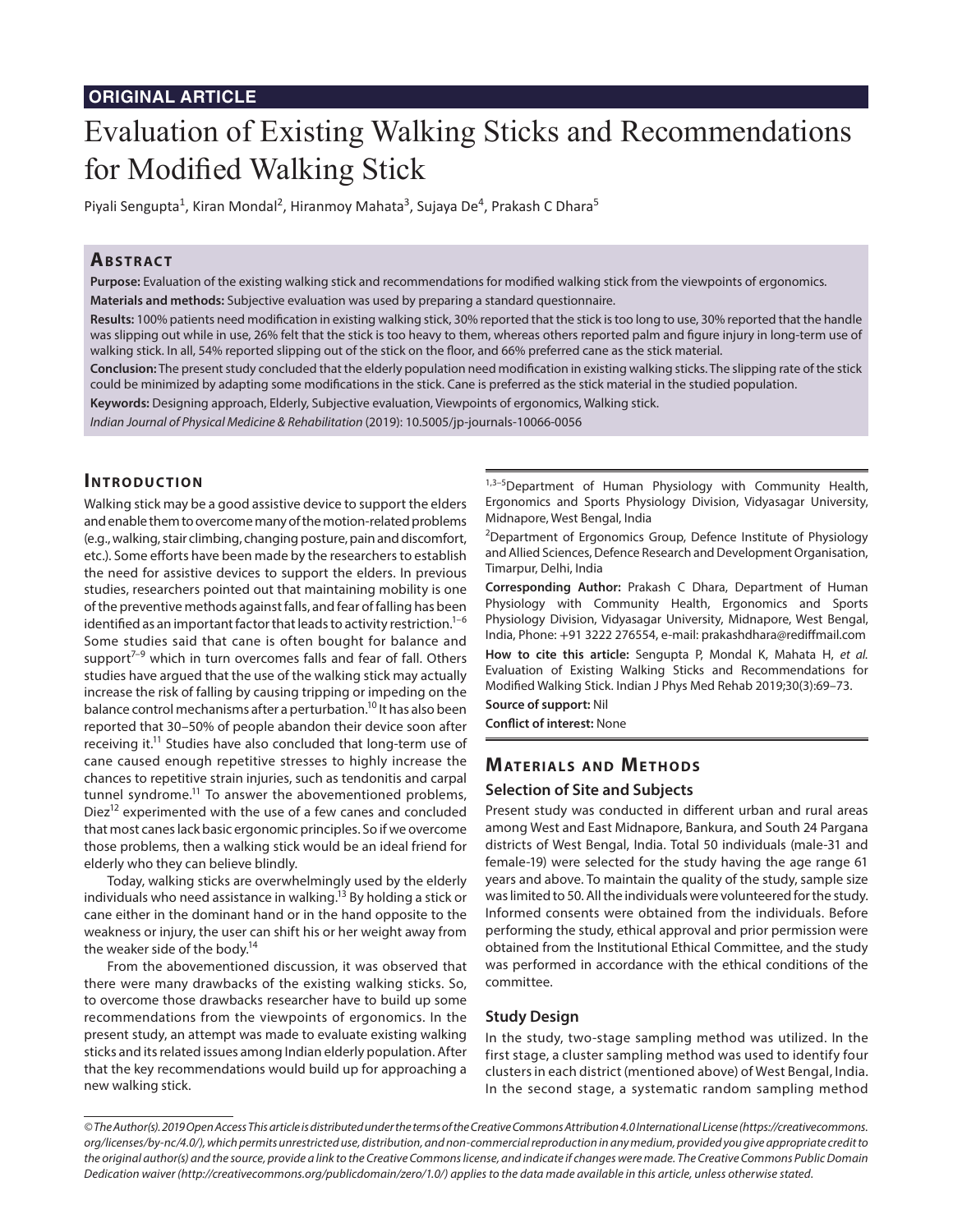was used to identify 15 families per cluster, and it should be mentioned here that there should be at list one walking stick user (having the age range mentioned above) in the selected family. All families in the cluster were listed, and the number of families was divided by the required number of families to obtain the sampling interval. The first family was selected randomly using a lottery method, and then subsequent families were identified by adding a sampling interval to the random number. The selected families were approached during field visits, and the protocol of the study was explained verbally in the local language (Bengali), and the available walking stick users were selected as participants. Participants were interviewed at their respective families.

#### **Inclusion and Exclusion Criterion**

Healthy individuals without having any known disease, acute illness, not under any prolonged medication, and not having undergone any recent surgery are participated in the study. However, the individuals having health problems related to old age (age range mentioned above) are included within the study.

Persons who had visual, hearing, or cognitive impairments or a history of cancer, physically handicapped, and physically disabled were excluded from the study.

#### **Subjective Evaluation**

Elderly persons were found to use the conventional walking sticks, which had various shape and size. Those sticks were evaluated to assess advantages and disadvantages of using them.

A standard questionnaire was prepared in this regard which was tending to concentrate on information from observation and self-report. The data were generally descriptive, focusing on the percentage of the individuals expressing a certain opinion.

## **RESULTS**

The results of the present study are presented in Table 1 and Figure 1. The results of the evaluation is summarized in Table 2 and 3 showed the recommendations of the study.

It was observed from the results that 100% participants reported that they need assistive device to perform their daily activities and the type of assistive device should be a walking stick. Most of the elderly persons (98%) felt reduced problem during walking while using a walking stick. In all, 80% elderly patients reported different types of problems during handling their own walking stick. In all, 100% reported that the drawbacks of their own walking sticks should be properly evaluated and modified (Table 1). In all, 50% of participants reported that they keep their sticks beside a table or any other support available in the room while not in use. In all, 36% of individuals used their walking stick for multiple purposes, e.g., at indoor work station, and outdoor work station as well as during changing different postures (Table 1).

Elderly persons used their walking stick at different types of surfaces but mostly at rough surface (22%) (Table 1). In all, 30% participants reported that the existing stick was longer than their preference. They also feel that the stick was heavy, and the shaft is thick (22%). In all, 30% of the participants reported that the handle is slipping out from the griping area, 14% reported palm injury, and 6% reported finger injury while griping the handle repeatedly. In all, 26% of the participants reported that the stick they use was too heavy to use (Table 1), and 66% individuals preferred cane as the stick material (Fig. 1).

## **Dis c u s sio n**

Previous studies have reported that the elderly persons prefer to spend their later years in their own homes. But there are some environmental barriers as well as physical barriers that indeed threaten the elderly to restrict them to age in place. Use of assistive technologies can remove those barriers and on the other hand enhance the individual's mobility and ability to carry out activities of daily living (ADL) and so also the social activities.<sup>15</sup>

In the present study, 100% participants reported that they need walking stick to support themselves to perform ADL. Thereby, a walking stick should meet the requirements of the user population, and then only the stick could assist the elderly persons from mobility and balance-related problems.11,16,17

In the present study, a higher percentage of the subjects reported that the problems during walking is reduced while using a walking stick, but at the same time 100% persons reported that they need modifications in their own walking stick. A variety of walking sticks are available in the market having different quality, design, and suitability. When designing for an elderly individual, it should be kept in mind what are the reasons behind the use of a walking stick. Probably, the reasons are to maintain body posture, to provide stability and balance, to increase their self-confidence, and to distribute the body weight of the user.<sup>18</sup>

In the present study, higher percentage of individuals reported that they faced different types of problems while using their own walking stick. Although the elderly persons use the walking stick as a supporting device, one of the striking problems of using conventional walking sticks was the slipping of sticks on the floor during walking. This might be a dangerous problem for an elderly user. So, when designing for an elderly, it should be remembered that the provision for a ferrule (the rubber stop at the end of the stick) should incorporate at the stick tip to grip the surface and to provide better stability to the user.<sup>11,16,17,19</sup> The literature said that if a walking stick fitted with a rubber tip (ferrule), it would increase the friction, and this friction would determine the angle between the stick shaft and the vertical position where the slipping would occur. $20-22$ 

Elderly persons reported problems of handling the stick while not in use. It might be in the short interval between two sessions of walking or in long interval between two sessions of personal work or other tasks. So, while designing, it should kept in consideration that there should be a provision of holding the stick during leisure time.

In the present study, a higher percentage of the individuals used their walking stick at different places and different surfaces, e.g., at indoor and outdoor work stations and so also during changing different postures. So while designing it should be remembered that a walking stick could be used at different places and different surfaces, and there should be a provision on the stick to use it during changing of postures.

Regarding the dimensions, 30% of elderly individuals reported that the existing stick was longer than their preference. A wrong stick height puts strain on the upper limb and also in the trunk region.<sup>11,16,17,22</sup> In the present study, the user population felt that the stick was heavy, and the shaft of the stick is thick. Walking sticks available in the market are single point, tripods, and quads. Among them, tripods and quads give a better rotational stability than that of the single point stick; however, there was some demerits to use those sticks. Although quad canes are expected to apply a higher load, but as the legs of the quad canes are added and widened, the canes become heavier and may become a problem for the elders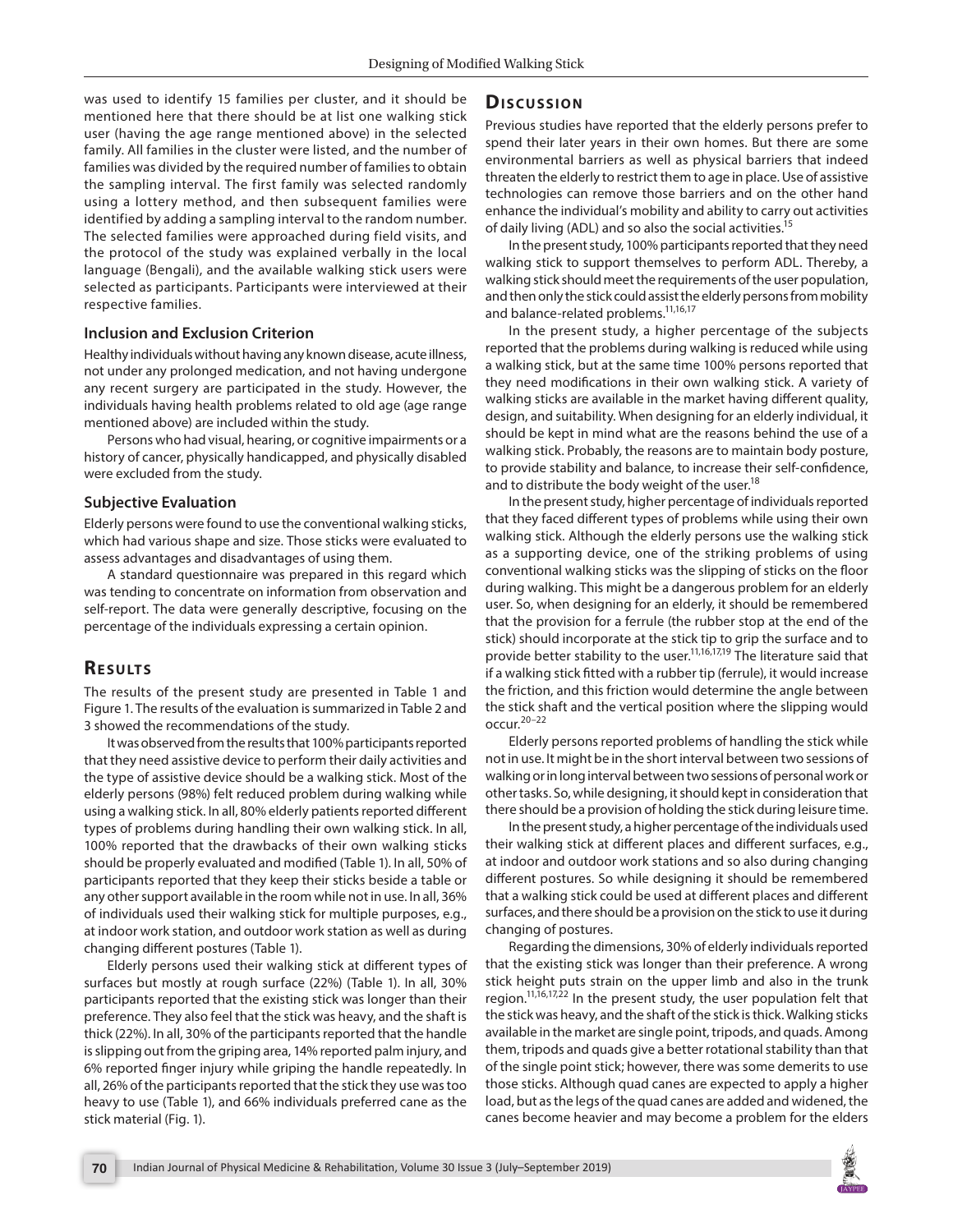|  |  |  |  | Table 1: Frequency and percentage of elderly persons reported existing walking stick related issues ( $n = 50$ ) |
|--|--|--|--|------------------------------------------------------------------------------------------------------------------|
|--|--|--|--|------------------------------------------------------------------------------------------------------------------|

| Walking stick related issues                    | Parameters                                                                | Frequency (%) |
|-------------------------------------------------|---------------------------------------------------------------------------|---------------|
| Need support for walking                        | Need support for walking                                                  | 50 (100)      |
|                                                 | Preferred walking stick as supporting device                              | 50 (100)      |
|                                                 | Reduced problem when using walking stick                                  | 49 (98)       |
|                                                 | Have own walking stick                                                    | 50 (100)      |
| Problems while using walking stick              | Felt uncomfortable while using walking stick                              | 40 (80)       |
|                                                 | Slipping of walking stick on the floor during use                         | 27 (54)       |
|                                                 | Used to forget for taking walking stick                                   | 34 (68)       |
|                                                 | Favouring modification of conventional walking stick                      | 50 (100)      |
| Handling of walking stick while not using it    | Kept the stick in hand                                                    | 9(18)         |
|                                                 | Kept the stick any other places in the room (other than hand)             | 16 (36)       |
|                                                 | Kept with any support (table/corner of the wall etc) adjacent to the user | 25 (50)       |
| Using walking stick at different places/working | Indoor                                                                    | 1(2)          |
| conditions                                      | Outdoor                                                                   | 8(16)         |
|                                                 | During work                                                               | 0(0)          |
|                                                 | Changing posture                                                          | 0(0)          |
|                                                 | Both indoor and outdoor                                                   | 14 (28)       |
|                                                 | Indoor, outdoor and changing posture                                      | 16 (36)       |
|                                                 | Outdoor and any work                                                      | 7(14)         |
|                                                 | Indoor, outdoor and any work                                              | 2(4)          |
|                                                 | Outdoor and work station                                                  | 2(4)          |
| Using walking stick at different surfaces       | Rough                                                                     | 11(22)        |
|                                                 | Mosaic                                                                    | 1(2)          |
|                                                 | Cement                                                                    | 6(12)         |
|                                                 | Soil                                                                      | 3(6)          |
|                                                 | Sloppy                                                                    | 5(10)         |
|                                                 | Rough, soil and sloppy                                                    | 9(18)         |
|                                                 | Mosaic and sloppy                                                         | 5(10)         |
|                                                 | Mosaic, cement and sloppy                                                 | 10(20)        |
| Dimensional characteristics and problems of     | Long                                                                      | 16(32)        |
| holding during using walking sticks             | Short                                                                     | 9(18)         |
|                                                 | Heavy                                                                     | 13 (26)       |
|                                                 | Light                                                                     | 5(10)         |
|                                                 | <b>Thick</b>                                                              | 13 (26)       |
|                                                 | Thin                                                                      | 4(8)          |
|                                                 | Sharp                                                                     | 3(6)          |
|                                                 | Unclean/rough surfaced                                                    | 13 (26)       |
|                                                 | Blunt                                                                     | 10(20)        |
|                                                 | Grooved                                                                   | 6(12)         |
|                                                 | Slipping out of the handle                                                | 15 (30)       |
|                                                 | Finger injury                                                             | 3(6)          |
|                                                 | Palm injury                                                               | 7(14)         |

with decreased muscular strength. In a study, it was concluded that the peak and mean forces on the single-point cane and the tetrapod were not found to be statistically different.<sup>23</sup> So, a single point walking stick could be a better option for an elderly user.

In the present study, most of the elderly individuals had reported that they faced different types of problems with the handle. Some had reported slipping out of handle from the grip, and some reported palm and figure injury in long-term use. Badly fitted walking sticks can give injuries and make it more difficult for the user to walk.<sup>11,22</sup> A variety of walking sticks are available in the market having various handles. Handle is the part that interfaces between the user and the stick and strongly determines whether the integration of the stick as fifth limb is successful or not. So while designing, the researcher should keep in mind that the handle of a walking stick should conforms the shape of the hand, the handle should that much large that the pressure of the upper limb can spreads all over the handle through the hand, the handle should be designed in such a way that the wrist should be at its neutral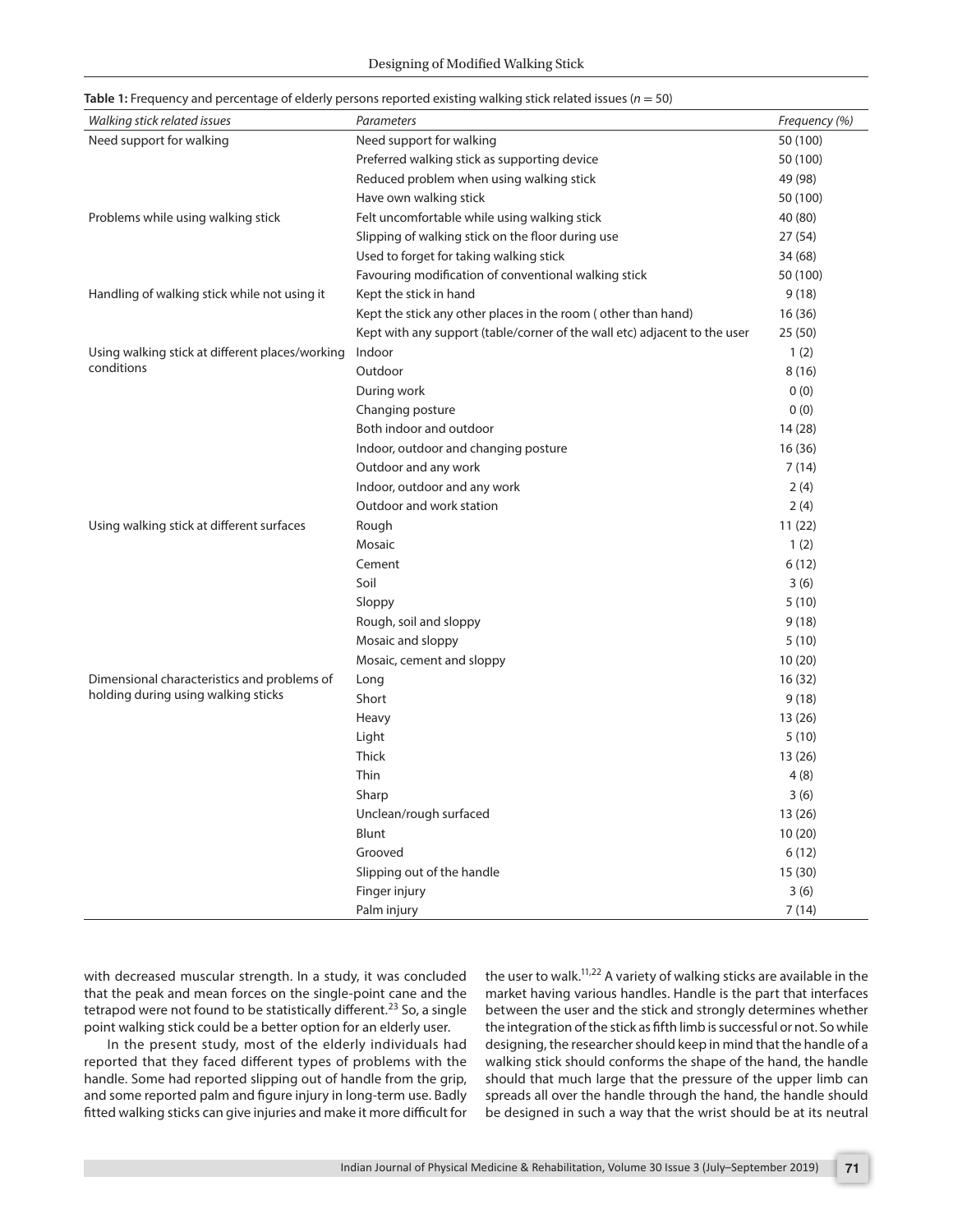



**Table 2:** Summary of the evaluation of existing walking stick from subjective evaluation  $(n = 50)$ 

| Parameter                                                                                     | Percentage |
|-----------------------------------------------------------------------------------------------|------------|
| Most of the elderly persons felt problem while using<br>walking stick                         | 80         |
| More frequently used walking stick in indoor,<br>outdoor and changing posture                 | 36         |
| Vital problems of walking stick: long; thick handle;<br>and heavy                             | 30; 22; 22 |
| Elderly persons favoured modification of walking<br>stick                                     | 100        |
| Slipping rate of walking stick is high during its use                                         | 54         |
| Elderly persons kept their walking stick beside a table<br>or other support while not walking | 50         |
| Elderly persons used to forget to take walking stick                                          | 68         |
| during resting                                                                                |            |
| Maximum elderly persons favoured cane as stick<br>material                                    | 66         |

position and minimizes any kind of deviations of the wrist<sup>20-22</sup> which helps the user to grip the handle with minimum grip strength.<sup>12</sup> A handle that is ergonomically designed can spread the weight of the body across the hand instead of one single area.<sup>10,11,16</sup> The curved handled cane is very famous among elderly cane users, and in Indian Bengali population it is commonly known as "Dadur Lathi." In previous days, these curved handled sticks were used, and the advantage of those sticks were in leisure time the stick can be slung on an arm (or table) with that curved handle. But this type of handle could not provide an easier grip to use the stick in a comfortable way.<sup>11,16-18</sup> In the year 1988, Mulley states that the curved wooden sticks are adequate for short-term use but can create pressure on the base of the palm and are not recommended for long-term use in chronic conditions. So while designing, a researcher should think properly how to design the handle as it is an important part of a walking stick.

The walking sticks with different materials are available in the market. The results of the present study revealed that a higher percentage of user population preferred cane as the stick material. Cane is any of various tall, perennial grasses with flexible, woody stalks and more specifically from the genus *Arundinaria*. *Arundinaria*, **Table 3:** Recommendations for designing of a new walking stick from the viewpoints of ergonomics

| Results summarized                                                                             | <b>Recommendations</b>                                                                                                                                                                                               |
|------------------------------------------------------------------------------------------------|----------------------------------------------------------------------------------------------------------------------------------------------------------------------------------------------------------------------|
| Most of the elderly persons felt<br>problem while using walking<br>stick and need modification | Before designing, the reasons<br>behind using walking stick by<br>an elderly, should properly be<br>evaluated.                                                                                                       |
| Slipping of walking stick on the<br>floor during use                                           | Incorporation of a rubber ferrule<br>(tip) at the end of the stick can<br>grip the surface properly and<br>provide better stability to the<br>user.                                                                  |
| Handling of walking stick while<br>not using it                                                | There should be a provision<br>of holding the stick while not<br>using it.                                                                                                                                           |
| More frequently used walking<br>stick in indoor, outdoor and<br>changing posture               | A walking stick could be used for<br>multiple purposes.                                                                                                                                                              |
| Using walking stick at different<br>surfaces                                                   | Proper designing of stick tip and<br>incorporation of rubber ferrule.                                                                                                                                                |
| Vital problems of walking stick:<br>Long; thick handle; and heavy                              | Proper height and weight of<br>a walking stick is required for<br>comfortable use.                                                                                                                                   |
| Slipping out of the handle, figure<br>injury, palm injury                                      | The handle of a walking<br>stick should be covered with<br>anti-slipping material. The<br>dimensions and the angle of<br>the handle with the stick shaft<br>should be designed from the<br>viewpoints of ergonomics. |
| Maximum elderly persons<br>favoured cane as stick material                                     | The merits of cane stick are light<br>weight, long lasting and safe for<br>using.                                                                                                                                    |

commonly known as the canes, is the genus of bamboo in the grass family. According to users, the cane stick was of light weight, long lasting, and safe to use.<sup>24</sup>

Recommendations widens the scope of solution and hence are useful for designing a product. As because an assistive device is used by those elderly who are either dependent or assisted to do their daily activities, the researcher should keep in mind the criterions of the assistive device which the elderly prefer to have to maintain independent living. In the present study, an attempt had been taken to build some key recommendations that could not only help a researcher in future aspects but also help the walking stick manufacturer to design a walking stick from the viewpoints of ergonomics.

# **CONCLUSION**

The study concluded that there is a need of modification in existing walking sticks available in the market. A walking stick should meet the requirements of the user population. Say for example in the present study: user population preferred a ferrule at the end of the stick to reduce the rate of slipping out of the stick on the floor, they want a provision of holding the stick while not in use, they want their stick should have a proper height and weight for easy handling, they want cane as the stick material, and finally they need to use their stick in different surfaces, whereby the stick should be designed in such a way that it could not slipped out from the floor. Keeping those points in mind some recommendations were build